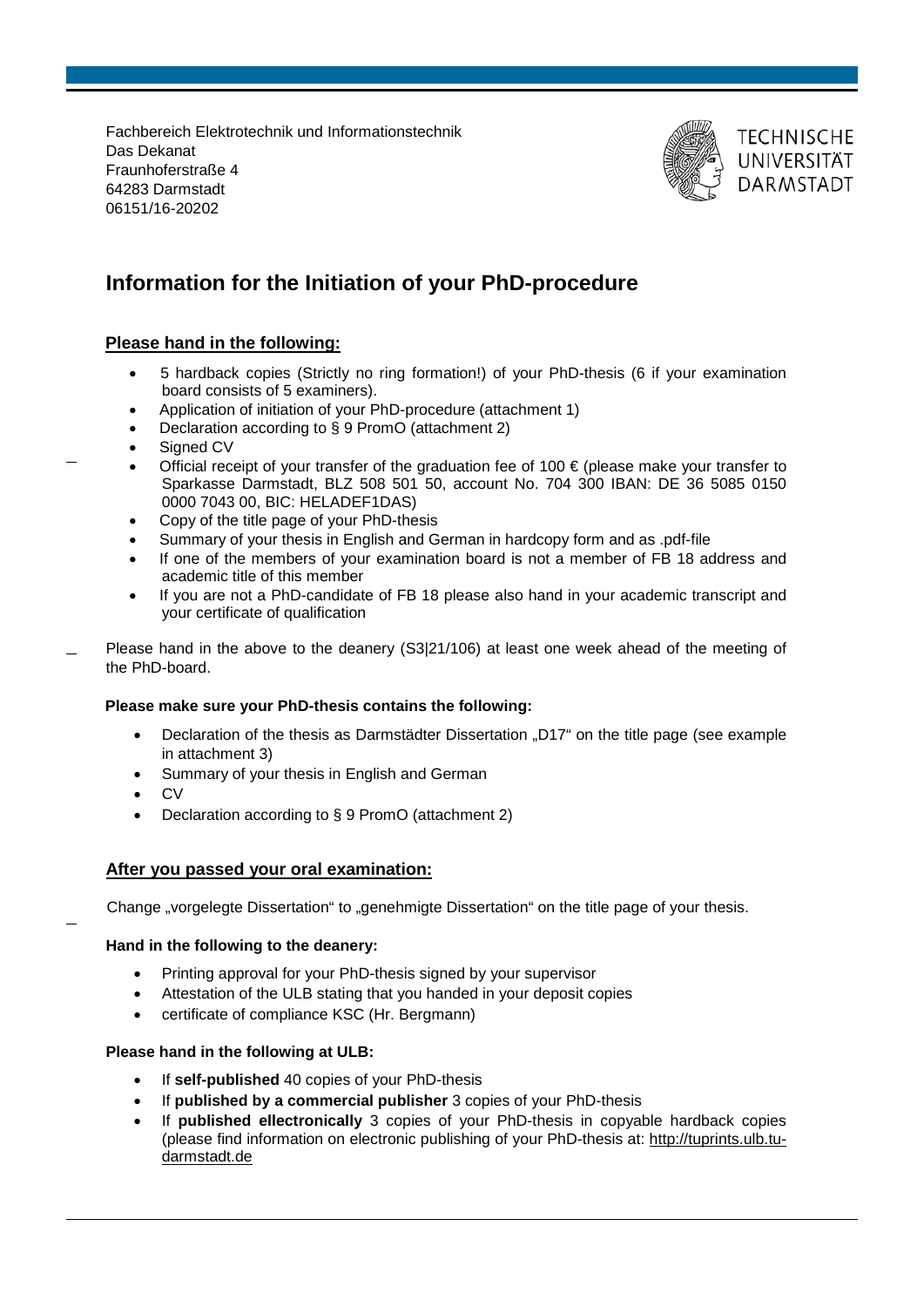## **Attachment 1: application of initiation of your PhD-procedure**

[consignor] [place and date]

Anschrift:

An die Dekanin des FB 18 Elektrotechnik und Informationstechnik Fraunhoferstraße 4 64283 Darmstadt

Sehr geehrte Frau Dekanin,

hiermit überreiche ich Ihnen meine Dissertation mit dem Thema: [title of your thesis] und bitte den Fachbereich Elektrotechnik und Informationstechnik um die Verleihung der Würde eines/einer Doktoringenieurs/in (Dr.-Ing.), bzw. Doktor/in der Naturwissenschaften (Dr. rer. nat.).[choose one]

Herr/Frau Prof. [name of your supervisor] hat die Arbeit als Referent/in betreut. Nach Absprache mit dem Referenten/der Referentin schlage ich gemäß §11 (5) der Promotionsordnung Herrn/Frau Prof. [name of your second examiner] als Korreferenten/Korreferentin vor.

Mit freundlichen Grüßen

[signature]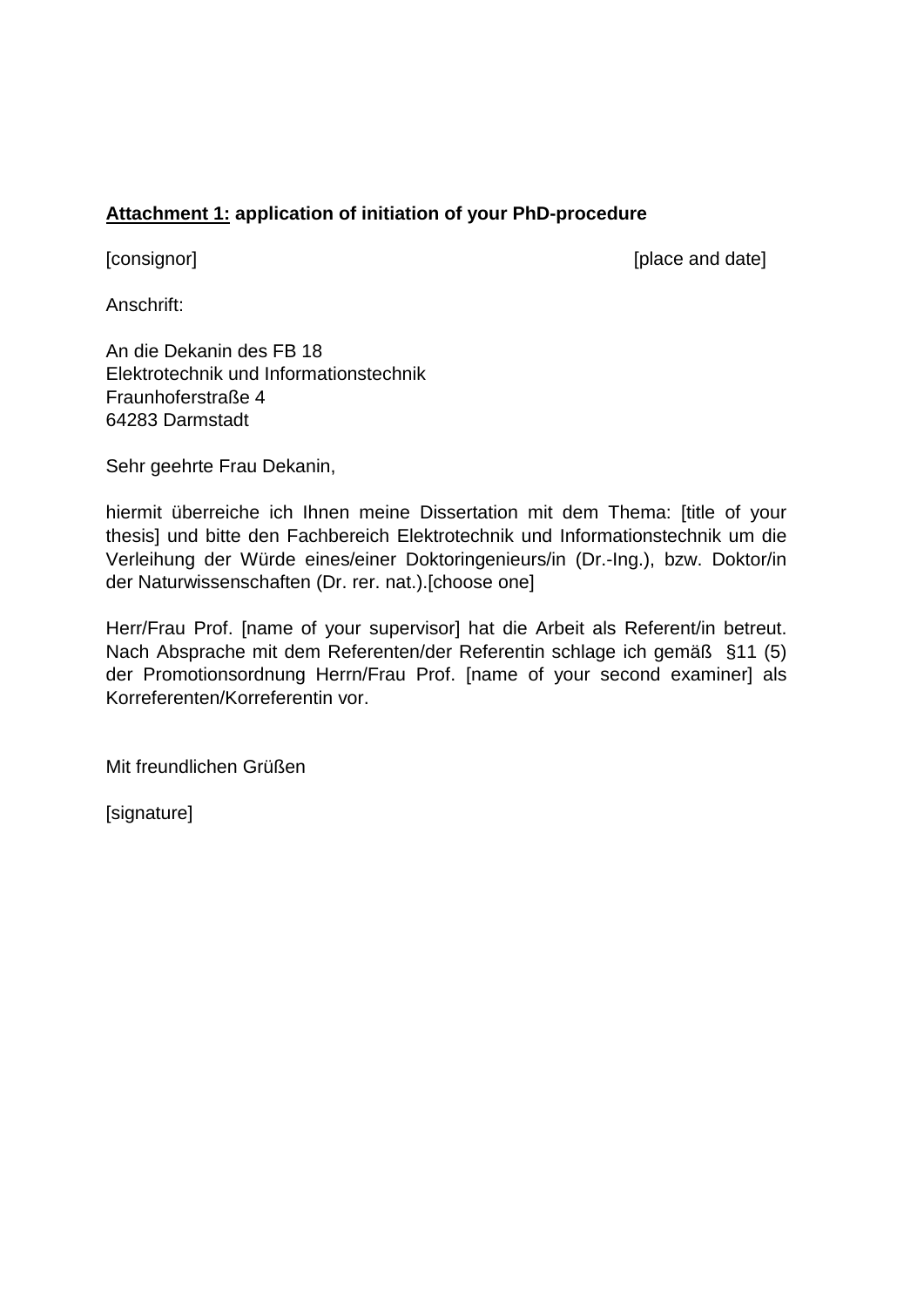# **Attachment 2: declaration according to §9 PromO**

Erklärung laut §9 PromO

Ich versichere hiermit, dass ich die vorliegende Dissertation allein und nur unter Verwendung der angegebenen Literatur verfasst habe. Die Arbeit hat bisher noch nicht zu Prüfungszwecken gedient.

[date and signature]

Hereby I declare that I authored the present PhD-thesis alone and exclusively under the use of the literature denoted. The present PhD-thesis has by now not been used in any exam.

[date and signature]